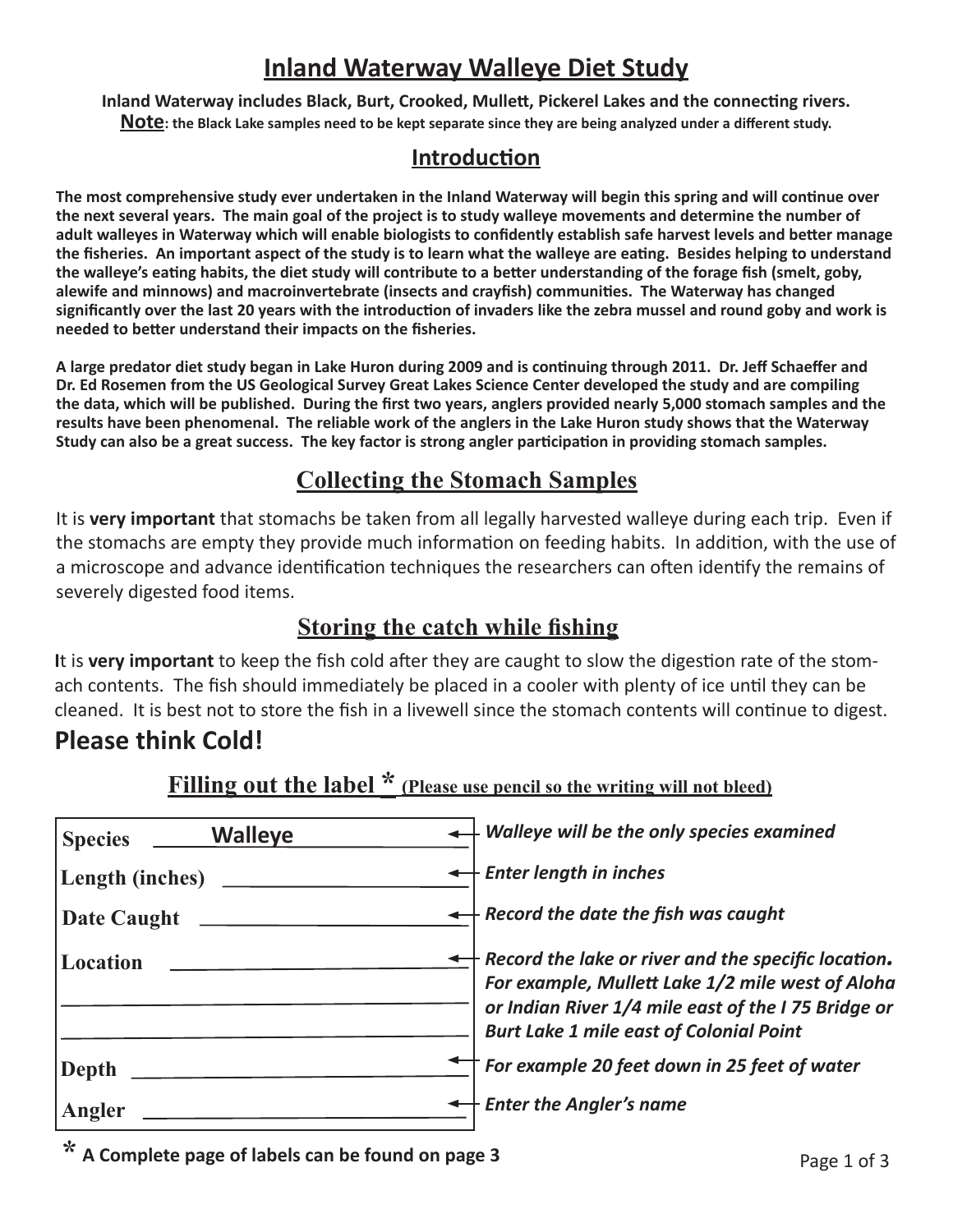## **Removing and Storing the Stomachs after Cleaning the Fish**



The entire stomach needs to be removed and be sure to check the mouth and throat because food often can be found in that area. Place each stomach in a plastic freezer bag with a completed label and freeze it immediately. Two Drop off stations are listed below. If there is an accident and the stomachs thaw temporarily please turn them in since they still may be useful.

## **Drop Off Stations for the frozen stomach samples:**

MDNR Cheboygan Field Office during working hours MDNR Indian River Field Office during working hours

#### **If there are any questions or comments please contact:**

Frank Krist **Email** krists@speednetllc.com **Phone** 989 734-3100 or 989 351-2053 Chair of the Northern Inland Lakes Citizens Fishery Advisory Committee

Tim Cwalinski **Email** cwalinskit@michigan.gov **Phone** 989 732- 3541 ext 5072 Michigan Department of Natural Resources Fishery Biologist

**\* See the next page for a complete page of labels**